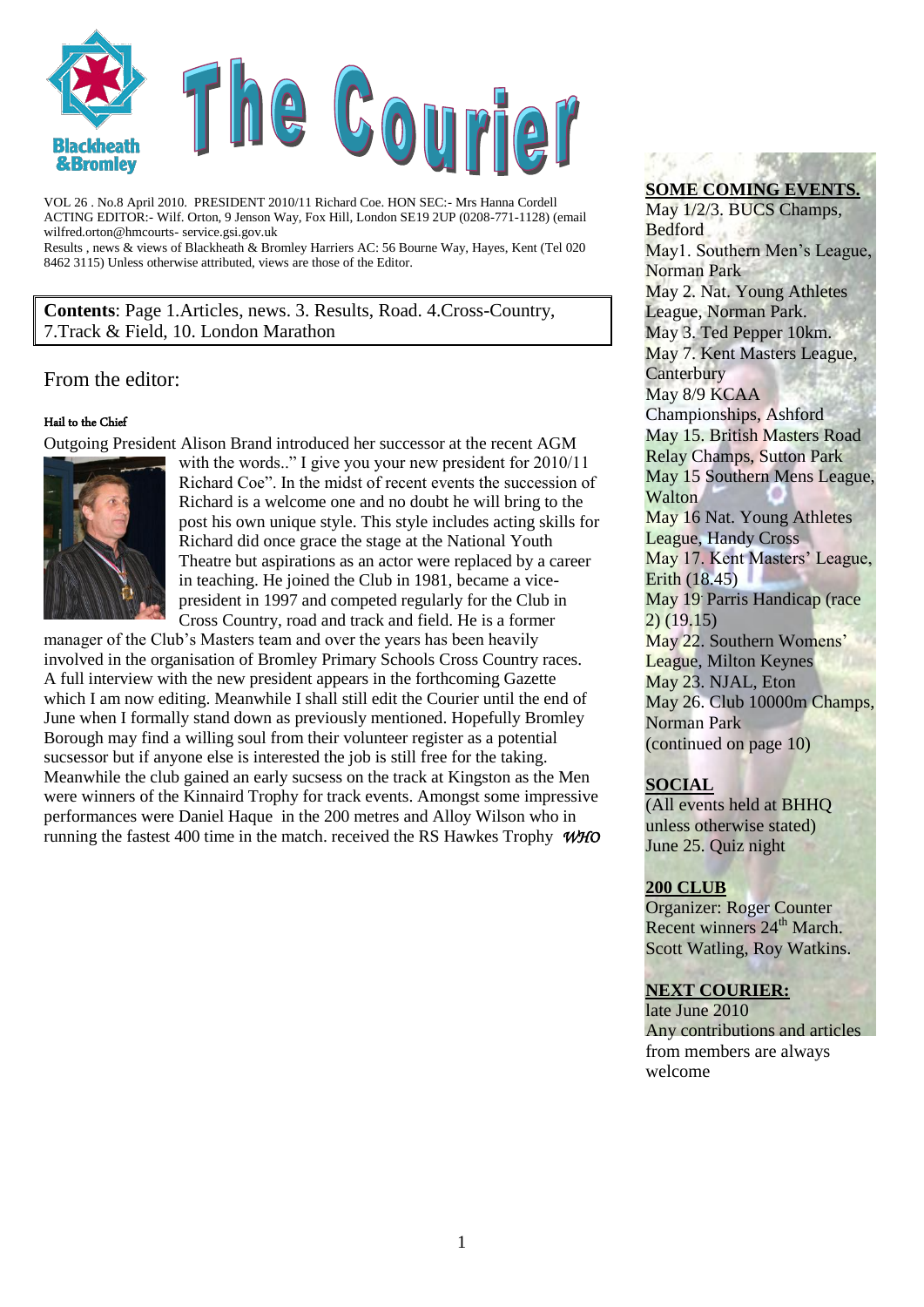#### The Bennett Cup Season 2009/2010.

*At about 3.35 in the afternoon on Saturday March 27th a staggered posse of runners stumbled in a heap over the finishing line of the Closing Five, the last of the nine Bennett Cup events. Emerging from this disparate group was an exhausted and half asphyxiated figure, eyes tight shut and short of breath who promptly collapsed on the ground, his face locked in a grimace of pain and torpor. As I turned and watched to see who had come in after me, having just finished myself I surveyed the writhing figure prostrate on the ground with particular interest. It could be none other but the winner of the Bennett Cup himself, and for me it brought back familiar memories for I'd been there myself four years previously.* John Leeson had just won the famous cross country prize in a manner which perhaps didn't fully reflect the comfortable advantage he'd enjoyed for most of the winter. However in the closing 5 he still needed to drive hard to victory for anything less than this would have been a poor reward for a fine and highly improved performance all season, and no doubt he was from mid-September to late March the athlete most expected to take the winner's place and the cup itself. In fact right from the start when he scored 52 points in the opening event, the Will Bolton Relays John showed that he meant business. With 102 points after two events, when he shared the lead with Ross Braden he was clear leader from then on, reaching a peak in January when he established a lead of over 40 points from Chris Pike after the 10km championships. It could have been tempting to speculate whether or not he would now open up a lead of gargantuan proportions in the remaining events, but it was remarkably kept to a reachable level by the efforts of the chasing group which had pared it down to 9 points going into the last event, thanks to a late surge by Andy Tucker and Trevor Delahoy. This diverse group was always tight with a handful of points separating the leading ten chasers although ultimately the contestants for the major places began to move away from the other 'possible outsiders' by the penultimate event. At the end of this, the last of the three mob matches, John Leeson had indeed been pulled back enough by Trevor Delahoy and Andy Tucker, to keep the issue open but the rivals seemed to cancel each other out so allowing John to establish enough daylight for himself as the leading three came over the final finishing line in immediate succession to eachother with John in the middle between the other two. His victory was therefore not in doubt.

With the Bennett Cup winner seemingly well clear of any possible challenge the attention seemed to shift to the scramble for places below him. By the winter this had formed into a familiar group of stalwart veterans of previous seasons described by Pat Calnan as 'the chasing pack of seasoned Bennett Cuppers…coming through to seize victory.' They included Chris Pike, fresh from his Parris Handicap triumph of the summer, Anne Cilia, Andy Tucker, a regular 'bridesmaid' in recent years, Steve Pairman, Rob Brown and Trevor Delahoy who like the winner had raised his performance notably this season. The pack was joined by Steve Hollingdale, cup holder Will Slack who would put up one of the more determined defences to the trophy, and by Wilf Orton, making something of a comeback after a few disappointing years. They all remained regularly in or close to the top ten, exchanging positions according to their individual fortunes on any given day. The top ten in the final table all scored final points totals exceeding that of that of last year's winner, scores which would in other seasons have won them the cup. Such heavy scoring in the top flight of the finishing table was contrasted with fewer numbers of runners achieving a total of 100 points or more (47 compared with 69 in 2007), a sign perhaps that possibly the cross country season has been supported by a slowly decreasing number of runners or that the handicapper was favoring a select few. Well maybe not, although in some races the points were definitely there for the taking especially in the Christmas Yacht Handicap when only 27 runners braved the snow and ice-bound course, in some cases just to get round. The field over the 9 events totalled 368 (down on the 454 of last season) with the 30 main prizes awarded to 26 runners, and as many as four of these won two awards each including Trevor Delahoy, Wilf Orton, Roy Smith and Justin Eastbury both of whose awards came in consecutive races. Finally though returning to John Leeson; his total of 401

points was higher than any in recent years with the exception of the 2004 winner Daryl Hilliar. Despite losing some ground towards the end he held on and with increased fitness and resolution improved on his previous performances, by six minutes on average in events such as the 5 miles, raising him to a higher rating according to the handicapper. This surely was a testament to the Bennett Cup as an opportunity for the ordinary to be transformed into the special by the incentives offered by this form of competition.

WHO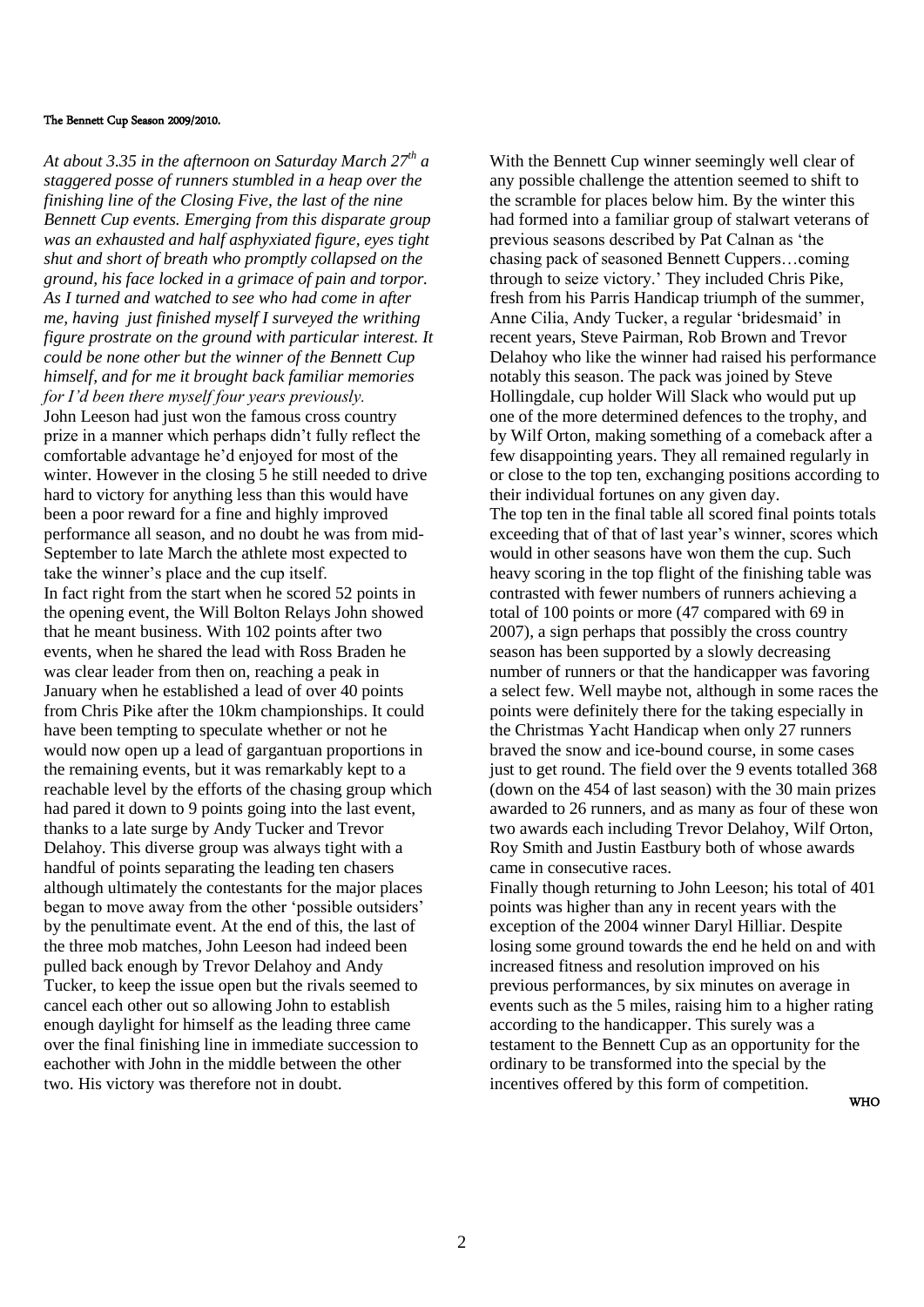## **The Courier April 2010. Results**

## Road.

**Marathons & other long distance**

**February 28th Tunbridge Wells Half Marathon**. 489. T. Delahoy (1:44'36)

**March 7th Nike Milton Keynes Half Marathon**. 6. A. Gibbins (1:13'04)

**March 14th Surrey Spitfire 20m, Cranleigh.** 1. A. Gibbins (1:56'27)- 13. K. May (4th vet) (2:11'18)- 19. R. Hall (2:13'20)- 34. M. Skelly (2:19'36)- 139. F. Thompson (2:39'25)- 152. R. Griffin (2:40'51)- 203. Ms J. Eastbury (2:47'12)- 227. P. Rogers (2:49'41)- 228. J.E. Turner (2:49'41)- 438. P. Lovell (3:11'00)

**March 21st Hastings half marathon** 1 Ben Fish (1:07'08)- 29 Nick Kinsey (1:19'16)- 54 Richard Hall (1:23'08)- 157 Kevin May (1:28'47)- 233 Sarah Dowling (1:31'51)- 282 Neil Ayrton (1:32'56)- 350 Dave King (1:34'21)- 423 Adrian Stocks (1:36'26)- 493 Lisa Page (1:37'09)- 570 Richard Griffin (1:38'58)- 597 Andy Riches (1:39'43)- 660 John Fenwick (1:40'23)- 1021 Kate Jones (1:46'18)- 1966 Stephen Hollingdale (1:57'32)- 3527/8 Alan Pickering & Mike Cronin (2:28'22)

**April 11th. Paddock Wood Half Marathon.** 164. J. Beck (1:29'21)-196. S.Pairman (1:30'36)- 231. Ms S. Dowling (1:31'37)- 235. D.Hassett (1:31'29)- 313. A. Stocks (1:34'34)- 412. C.McEntee (1:37'51)- 433. Ms J. Eastbury (1:38'08)- 535. Ms C.Jones-Baldock (1:41'140- 1315. Ms C.Brooks (1:59'55)- 1398. N.Roberts (1:57'39)

**April 25th Virgin London Marathon** *(incorporating the club marathon championships)* 50 Peter Tucker\*, (02:29'27)- 1/110 Alex Gibbins (2:36'00) -2/423 Nicholas Kinsey (2:49'11)- 3/970 Richard Hall (2:58'25)- 4/1090 David Beadle, (2:59'35) - 5/1208 Kevin May (3:01'42) -6/2270 Christopher Gentle (3:13'51) -7/2611 Mark Skelly (3:16'40)- 8/3048 Gareth Evans (3:20'56)- 9/3462 Julie Reynolds (3:24'19) - 10/3686 John Mcconville (3:25'50)- 11/4153 John Beck (3:28'44)- 12/4994 Richard Griffin (3:33'47)- 13/5079 James Cunningham, (3:34'16)-14/5152 Kate Pratten, (3:34'38)-15/5989 Francis Thompson, (3:39'21)-16/6516 Adrian Stocks, (3:42'11)- 17/7352 Peter Rogers (3:46'20) -18/7873 David Lewis (3:48'42)- 19/8313 Angela Cook, (3:50'39)- 20/8416 Justine Eastbury, (3:51'06) -21/9186 John Fenwick, (3:54'02)- 22/12102 Amanda Taylor (4:04'44)- 23/14934 Nick Barber (4:15'46)- 24/25695 Peter Lovell (4:56'57)-25/26009 Colin Illingworth (4:58'26)- 26/30572 Mike Peel (5:25'05) -27/33028 David King (5:47'30) \* second claim !

### **Other distances**

**February 26th. Brooks Serpentine Last Friday 5km, Hyde Park.** 39. S. Henry (3rd lady) (19'45)- 78. C. Pike  $\sqrt{(21')^{2}/(9)}$ 

**March 6th Bushy Park Run.** 1. M. Skinner (14'46) **March 7<sup>th</sup> Cambridge Harriers Greenwich Meridian 10km.** 14. E. Murty (1<sup>st</sup> lady)(36'49)- 108. C. McEntee (45'21) **March 9th Orpington RRC Winter handicap 10km.** 4. R. Griffin (44'56/*42'56*)- 37. N. Webb (50'02/*46'02*)- 60. P. Lovell (57'18)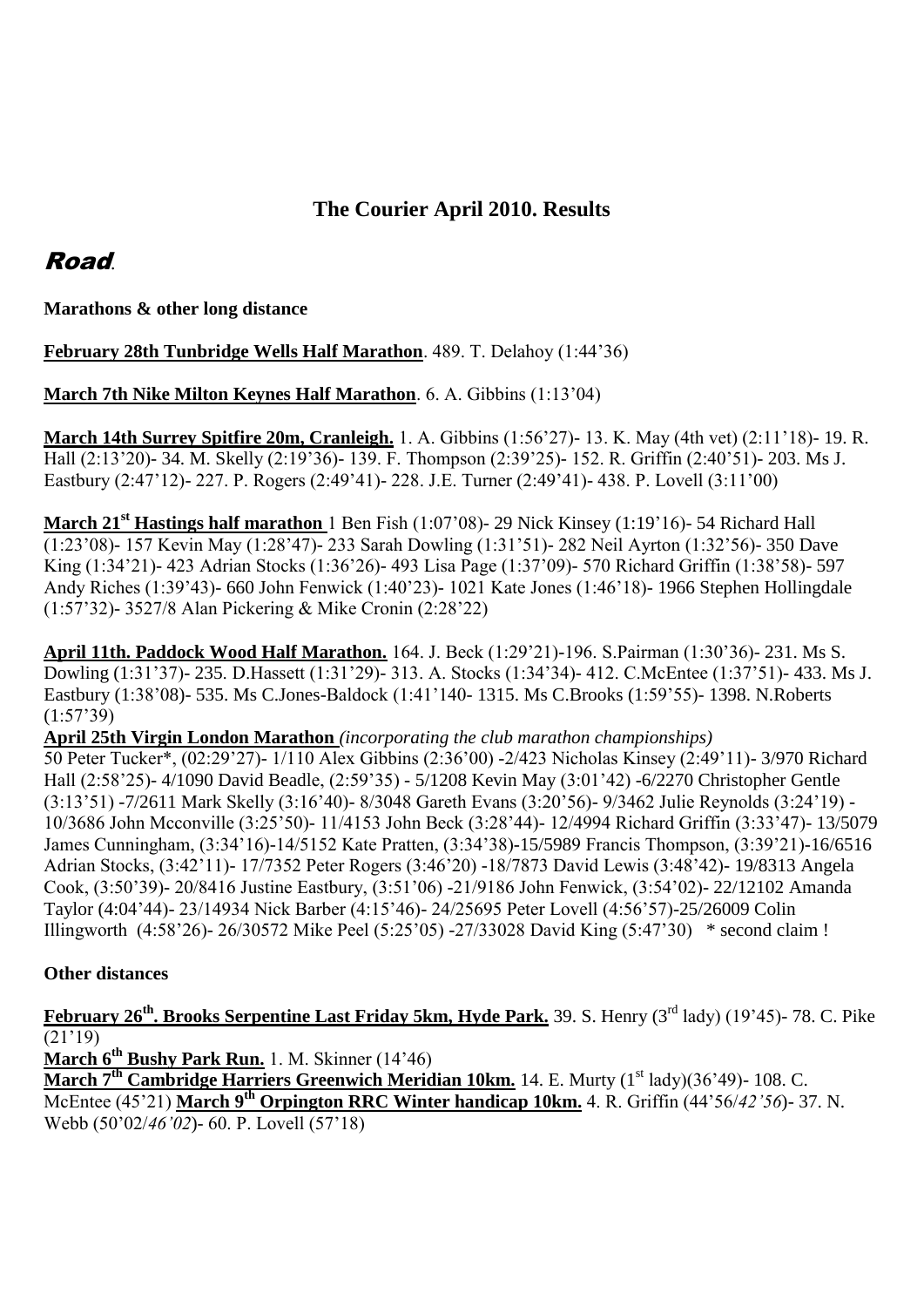**March 21st Saucony 12-stage Road Relays. Milton Keynes.** Long leg. 26. J. Poole (24'59)- 29. A. Bruce-Littlewood (25'10) **March 21st. Epilepsy Action Bradford 10km**. 842. G. Murray (1:10'07/*1:08'51*) **March 27th Victoria Park 5 miles.**10. A.Bruce-Littlewood (25'27) March 28<sup>th</sup> Energized Sports Hyde Park 10km. 12. Ms E. Murty 1<sup>st</sup> lady (37'59) **April 2nd Folkstone 10 miles, Hythe.** 3. P. Tucker Met Police (54'20)- 382. R. Siaz (1:33'36) **April 2nd Maidenhead Easter 10 miles.** 17. A. Gibbins (55'17)- 79. A. Crowder (1 :00'58) **April 2nd Isle of Man Running Festival.** 10km. 4. A. Bruce-Littlewood (32'09)

**April 25th Virgin Mini London Marathon, Borough Challenge.** *(all runners competed for L.B Bromley)* Girls 15-17. 10. A. Reed 18'50)- 21. M. Kane (19'37)- 23. D. Critchley(19'47)- 28. L.Heria (19'59)- 32. K. Galley (20'01)- 41. J. Jones (20'22)- 56. H. Stenning (20'57) ; Girls 13-14 15. G. Kennedy (20'20)- 24. L. Sidey (20'48)25. J. Galley (20'54) ; Girls 11-12 6. G. Taylor (19'49)-20 S. Leighton (20'32)-36. H. Warman (21'12) ; Boys 15-17. 12. P. Sesemann (15'46)- 27. G. Proctor (16'21)- 41. R. Yates (16'38)- 53. T. Greenhill (16'59)- 66. S. Jackson (17'20)- 91. G. Vacharopoulos (17'55)-109. R.Braden (18'13) ; Boys 13-14. 78. L. Hopgood (19'00)- 125. T. Desborough (19'59)-175. W. Ruiz (21'26) ; Boys 11-12. 5. W. Ruiz (18'12)

### **Walking events**

**March 6th Molly Barnett Inter-Counties, Men(10km) Coventry** 20. S**.** Lightman **(**57'54)- 32. D.Hoben **(**1:11'41).

**March 13th Enfield League 5 miles, Lee Valley** 12. P.Hannell (48'35)- 24. D.Hoben (57'20). **March 27th Slater-Bryce Track 10km** 6. D.Hoben (1:12'.0)

**March 28th National Masters Championship 3km, Lee Valley** 5. P.Hannell (*1 st M65*) (17'15.46).

**April 11th National 20km Championships, Victoria Park Senior Men's 10km:** 17. S.Lghtman (2 : 4'52) - 24. P.Hannell (2:14'0)-31. D.Hoben (2 :32'47).

**April 17 Veterans AC 5 mile series, Battersea Park** 8. P.Hannell (49'20)-14. D.Hoben (56'4)

# Cross Country

**March 6th South-East Inter-Counties Cross-Country Match, Fleming Park, Eastleigh**

Under 14 girls. 18. Samantha Leighton (*Kent Schools*) (9'48)- 22. Lucy Sidey (*Kent Schools*) (9'55) ; under 13 girls. 20.Holly Walman (*Kent Schools*) (8'40)- 23. Charlotte Rhule (*Surrey Schools*) (8'40)

### **March 13th Bromley Vets Open 5, Sparrows Den.**

6. K. Daniel (1st mv50) (37'27)- 10. A. Lawes (38'00)- 12. G. Coates (38'20)- 15. R. Brown *Bromley Vets* (39'17)- 20.W.Slack (42'42)- 22.W.Orton (43'17)- 24. J. Smith (44'11)- 25. Ms A.Cilia (1st fv 50)(44'24)- 26. M.Compton (44'59)- P. Burford (DNF) *winner M. Cummings (HerneHillH.) (32'17)*

**March 13th National Vets Cross Country Champs, Belfast.** 8. A.Camp m50 (27'42)

**March 13th McCain Cross Challenge, Cofton Park, Birmingham.** Sen men 12km. 4. M. Skinner (35'54)- 37. A. Rayner (37'26)- 47. A. Bruce-Littlewood (37'39)- 112. J.Poole (39'24). Sen women 8km. 44. B. Proctor (30'33)- 56. E. Murty (30'42). U17 women 6km. 186. D.Critchley (22'43)- 197. E. Nolan (22'56). U15 girls 62. Amber Reed (16'40). U13 girls 172.Lucy Sidey (12'46)

**March 20th English schools cross country Champs, Heaton Park, Manchester.**Sen girls. 151. Amy Mitchell *Kent* (18'40) ; Int. Girls 58. Amber Reed *Kent* (14'40)- 219. Emily Nolan *London* (15'50) ; Jun.girls 92. Saffron Salih *Kent* (10'59)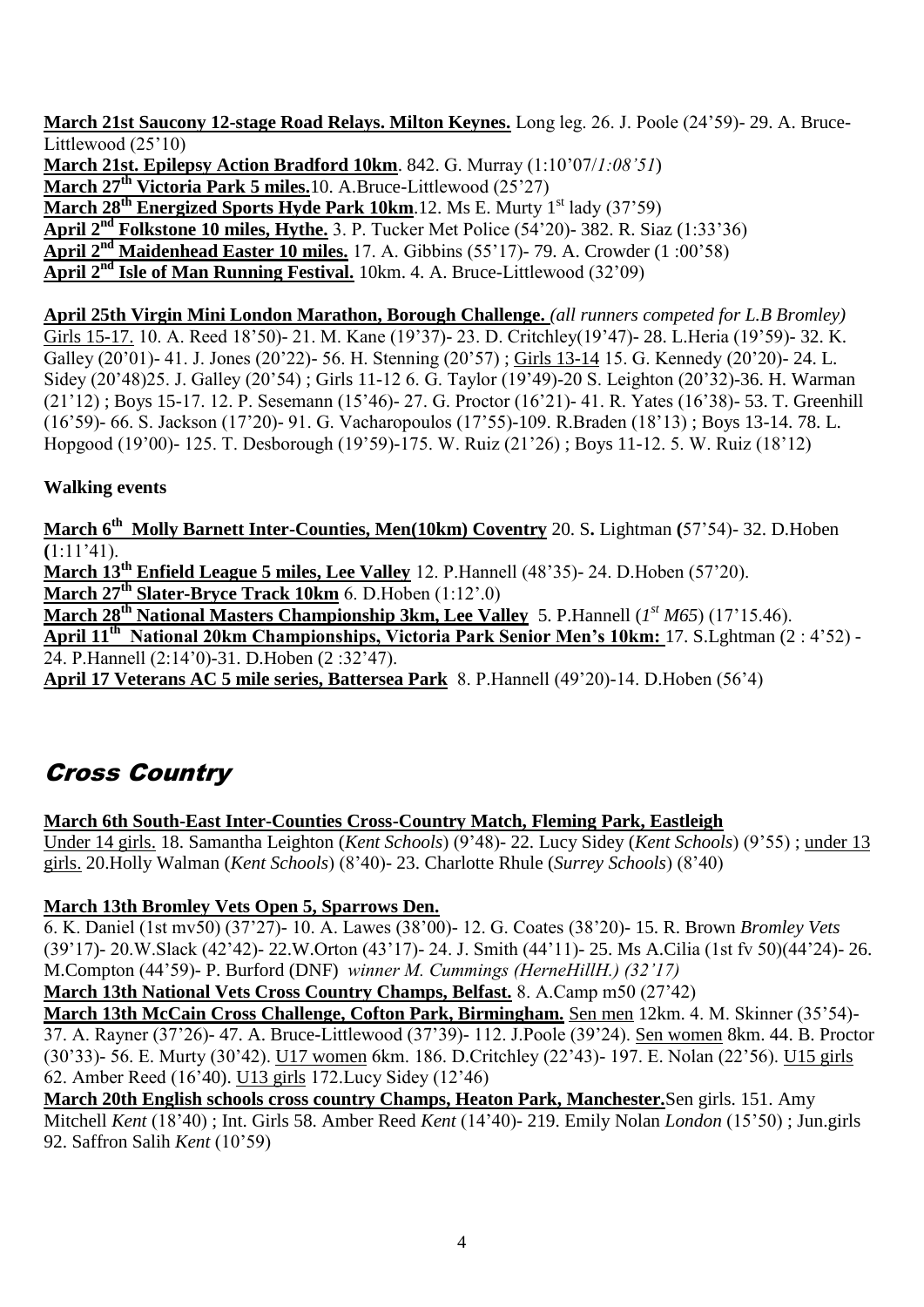#### **March 28th IAAF World Cross Country Champs, Bydgosziz, Poland.** 65. M. Skinner *GB* (35'31)

#### **Bennet Cup Events**

*The clock time and net time (in italics) of each athete is given with handicap points and position, unless finishing in the top 10 in handicap(signified by \* against name), in which case handicap details are shown under leading handicap placings.*

#### **March 6th Mob match Blackheath & Bromley v South London Harriers, Hayes**

1 Alex Bruce-Littlewood (41:09/45:49){50} -3 Roy Smith (42:36/49:36){37}- 7 Jamie.Darling 43:07/50:37 {32}-9 Gregory Proctor 41:55/51:25 {44} -11 Sam Jackson 42:13/51:43 {43} -12 Will Mercer\* 51:53 -16 Richardall\* 52:42 -19 Mark Watling\* 54:58 -21 Andy Tucker\* 55:21 -22 Brendan McShane\*55:31 -23 Steve Pairman\* 56:09 -24 Jane Bradshaw (1<sup>st</sup> Lady) 42:17/56:27 {41} -25 Ross Braden 42:20/ 57:00 {39} -26 Mick Jones 43:05/ 57:35 {33} -29 Peter Rogers\* 58:24 -31 Simon Lloyd 42:55/ 59:25 {34} -32 Chris Pike 42:14/ 59:34 {42} -34 Rob Brown 43:28/ 1:00:38 {29} -35 John Leeson 45:19/ 1:01:19 {26} -37 John Fenwick 41:14/ 1:02:14 {49} -39 David Carton\* 1:02:19 -41 Adrian Stocks 41:52/1:02:22 {45} -47 Carolina Jones-Baldock (2nd Lady) 42:43/ 1:04:43 {35} -48 Glen Read 45:58 /1:04:58 {25} -49 Trevor Delahoy\*1:05:08 -51 Will Slack 42:25/1:05:55 {38} -53 Mike Wade 43:40/1:07:10 {28} -55 Gordon Cooper 42:42/1:07:42 {36} -56 Anne Cilia (3<sup>rd</sup> Lady) 43:15 /01:07:55 {31} -57 Wilf Orton 41:43/ 01:08:43 {46} -58 Justine Eastbury 42:18/1:09:18 {40} -59 David Leal 41:20/ 01:09:50 {47} -61 Mark Compton 46:57/ 01:11:27 {24} -63 Alison Jelly\*01:13:17 -66 Steve Hollingdale 41:17/ 01:14:37 {48} -67 Peter Horton 43:20/ 01:15:20 {30} -68 Colin Illingworth 43:48/ 01:15:48 {27} -69 Neil. Roberts 1:05:54/ 01:15:54 {23}

#### Leading handicap positions

1. Alison Jelly (37'17){60}- 2. Richard Hall (37'42){59}- 3. Trevor Delahoy (39'28){58}- 4. Mark Watling (40'48){57}- 5. Brendan McShane (40'51){56}- 6. Peter Rogers (40'54){55}- 7.David Carton (40'59){54}- 8. Andy Tucker (41'01){53}- 9.Will Mercer (41'03){52}-10. Steve Pairman (41'09){51}

#### **March 28th Closing 5 yacht handicap.**

1 Steve Hollingdale *winner DK Saunders Cup*{60 points (44'10/ *27'40*)- 2 Peter Horton{59}(45'00/*28'50*)- Paul Ross-Davies (DQ) (33'15/ *29'05*)- 3 Ms Amber Reed{58}(35'46/ *29'06*)- Mark Russell (Guest) (39'00/*29'10*)- 4 Ms Justine Eastbury{57}(41'45/ *29'14*)- 5 Andy Lawes{56}(36'45/ *29'45*)- 6 Wilf Orton{55}(41'43/ *29'53*)- 7 John E Turner{54}(42'11/ *30'01*)- 8 Dan Brewer{53}(32'47/*30'07*)- 9 Barry Wetherilt{52}(40'10/*30'10*)-10 Gregory Proctor{51}(31'47/ *30'27*)-11 Will Slack {50}(40'31/ *30'31*)-12 Rob Brown{49}(38'03/ *30'33*)- 13 Ms Sarah Dowling{48}(36'48/ *30'38*)- 14 Trevor Delahoy{47}(40'46/ *30'46*)- 15 John Leeson{46}(38'44/*30'54*)-16 Andy Tucker{45}(34'47/*30'57*)-17 David Carton{44}(39'38/ *30'57*)-18 Robert Yates{43}(32'19/ *30'59*)- 19 Mark Compton{42}(42'50/*31'00*)- 20 Mick Jones{41}(36'15/*31'05*)- 21 Graham Coates{40}(37'06/*31'06*)- 22 David Leal{39}(44'23/*31'13*)- 23 Ms Carolina Jones Baldock{38}(40'24/ *31'14*)- 24 Ms Jo Smith{37}(42'25/*31'15*)- 25 Colin Rowe{36}(48'43/ *31'23*)- 26 David Beadle{35}(35'06/*31'26*)- 27 Ms Jane Bradshaw {34}(36'08/ *31'38*) -28 Ms Anne Cilia{33}(43'50/ *31'40*)- 29 Steve Pairman{32}(36'22/ *31'42*)- 30 Chris Pike {31}(38'46/*31'46*) -31 Iain Swatton{30}(41'45/*32'15*) -32 John Fenwick{29}(40'46/*32'36*) -33 Ms Melody Kane{28}(41'51/*32'41*)- 34 Adrian Stocks{27}(41'12/ *33'22*)- 35 Philip Sesemann{26}(33'32 ) -36 Paul Hills {25}(44'18/ *33'48*)- 37 Mike Wade{24}(44'46/ *34'06*) -38 Sam Jackson{23}(35'45/*34'25*) -39 Will Mercer {22}(36'06/*34'25*)-40 Ron Chambers{21}(11'21/*37'31*)- 41 Terry Brightwell{20}(46'37/ *38'27*)- 42 John Copley{19}(56'44/ *40'34*)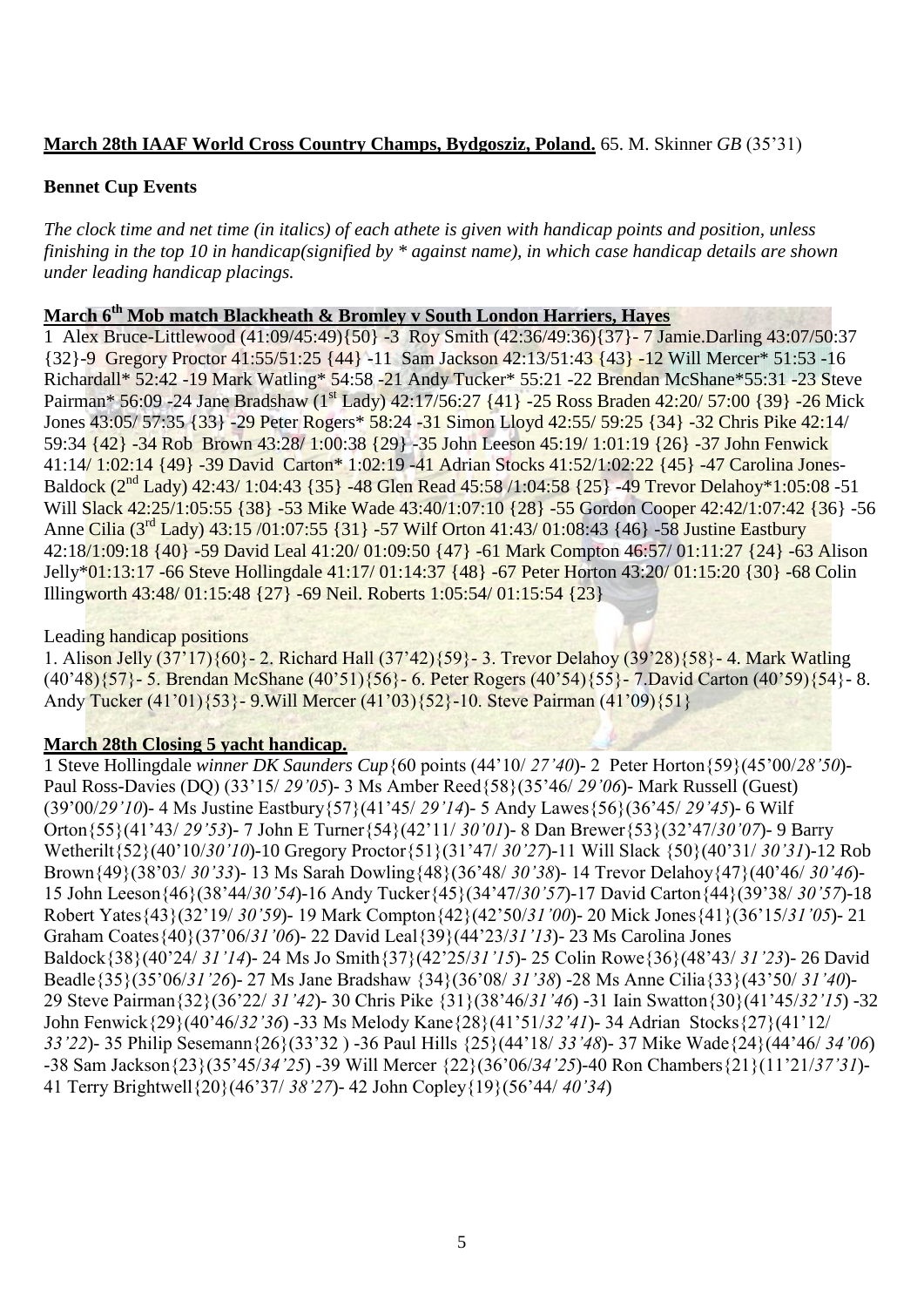**Fastest times** 1. G. Proctor (31'47)- 2. R. Yates (32'19)- 3. D. Brewer (32'47)- 4. P. Ross- Davies (33'15)- 5. P. Sesemann (33'32)- 6. A. Tucker (34'47)- 7. D. Beadle (35'06)- 8. S. Jackson (35'45)- 9. Ms. A. Reed (35'46)-10. W. Mercer (36'06).

**Fastest women.** 1. Ms. A. Reed (35'46)-2. Ms. J. Bradshaw (36'08)- 3. Ms S. Dowling (36'48)

#### **Bennett Cup Final Positions.**

*(The following results are the placings of the top 50 competitors with points for each event given e.g 1) 4km relays 2) opening 5m 3) Orion mob 4) xmas yacht h'cap 5m 5) 10km open 6) 10m champs 7) Ranelagh mob 8) Sth London mob 9) Closing yacht 5, if competing in all events. Those marked with \* indicate athletes finishing in all 9 events. Figures in bold italic indicate1st, 2nd & 3rd handicap placings in each event )* **1 John Leeson**\* (*52/50/49/47/54/47/30/26/46*= 401 points) -**2 Trevor Delahoy**\* (*5/39/53/54/31/55/49/58/47* =391) -**3 Andy Tucker**\* (*36/33/50/44/44/36/50/53/45*= 391)- 4 Rob Brown (*31/47/56/56/54/51/29/49*= 373) – 5 Wilf Orton (*60/52/34/23/59/43/46/55* = 372) -6 Will Slack\* (*24/26/39/53/58/40/40/38/50* = 368)- 7 Chris Pike\*(*27/43/48/42/50/46/34/42/31*= 363) -8 Steve Hollingdale (*46/28/37/38/56/48/48/60*= 361) -9 Justine Eastbury\* (*10/21/41/45/29/60/58/40/57*= 361)- 10 Anne Cilia\*(*41/22/57/48/35/49/45/31/33* =361)-11 Steve Pairman\* (*19/41/51/57/25/44/31/51/32*=351) -12 Carolyna Jones-Baldock (*58/34/37/49/45/47/35/38*= 343) -13 David Carton (*29/30/26/45/50/54/54/44*= 332)- 14 Adrian Stocks (*35/34/56/41/34/59/45/27*= 331) -15 David Leal (*21/25/39/28/52/56/47/39*= 307)- 16 Sarah Dowling (*44/51/51/58/38/48*= 290) -17 John Fenwick (*23/50/ 30/57/46/49/29*= 284) -18 Mick Jones (*44/49/24/49/32/33/41*= 272)- 19 Barry Wetherilt (*28/52/39/42/53/52*= 266) -20 Mike Wade (*47/59/41/48/28/24*= 247) - 21 Jane Bradshaw (*37/46/33/51/41/ 34*= 242)- 22 Mark Compton (*59/22/43/27/23/24/42*= 240) -23 Mark Ellison (*28/38/38/59/36/29*= 228) -24 Roy Smith (*58/ 60 39/ 33/37* = 227)- 25 John E Turner (*55/37/55*/*54*= 201) -26 Amber Reed (*26/ 51/52/ 58*= 187)- 27 Alex Bruce-Littlewood (*54/32/43/50*= 179) -28 Con Griffin (*43/42/33/59/ 1*=178) -29 Richard Hall (*32/48/30/ 59*= 169) -30 Graham Coates (*56/27/1/44/40=* 168)-31 Andy Lawes (*33/24/42/56*= 155)- 32 Robert Yates (*55/36/21/43*= 155) -33 Mark Watling (*53/45/57*=155)- 34 Gregory Proctor (*49/44/51*= 144) -35 Ross Braden (*50/52/39*= 141) -36 Philip Sesemann (*57/57/26*= 140)- 37 Gareth Evans (*58/42/35*= 135) -38 Peter Horton (*35/30/59*= 124) -39 David Beadle (*40/47/35*= 122) -40 Brendan Mcshane (*37/29/56*=122)- 41 Iain Swatton (*45/ 43/1/30*= 119) -42 Sam Jackson (*51/43/23*= 117)- 43 Will Mercer (*42/52/22*= 116) -44 Peter Rogers (*60/55*= 115)- 45 Andy Riches (*60/52*=112) -46 Annie McDonough (*11/35/31/32*=109)- 47 Simon Lloyd (*31/42/34*=107)- 48. Alex Gibbins (*58/40*=98)- 49. Colin Rowe (*15/46*/36=97)- 50. Jennie Butler (*7/26/57*=90)

Those achieving awards in the events are marked in bold. Other competitors acheiving awards but not featured here were : Steve Holmes 1st 60 in relay ; Dick Griffin 1st 60 in xmas 5; Steve Haley 2<sup>nd</sup> 59 in club 5. Alison Jelly 1st in MM3 *60*



And on the podium..Trevor Delahoy, John Leeson and Andy Tucker, glasses raised for a few drams.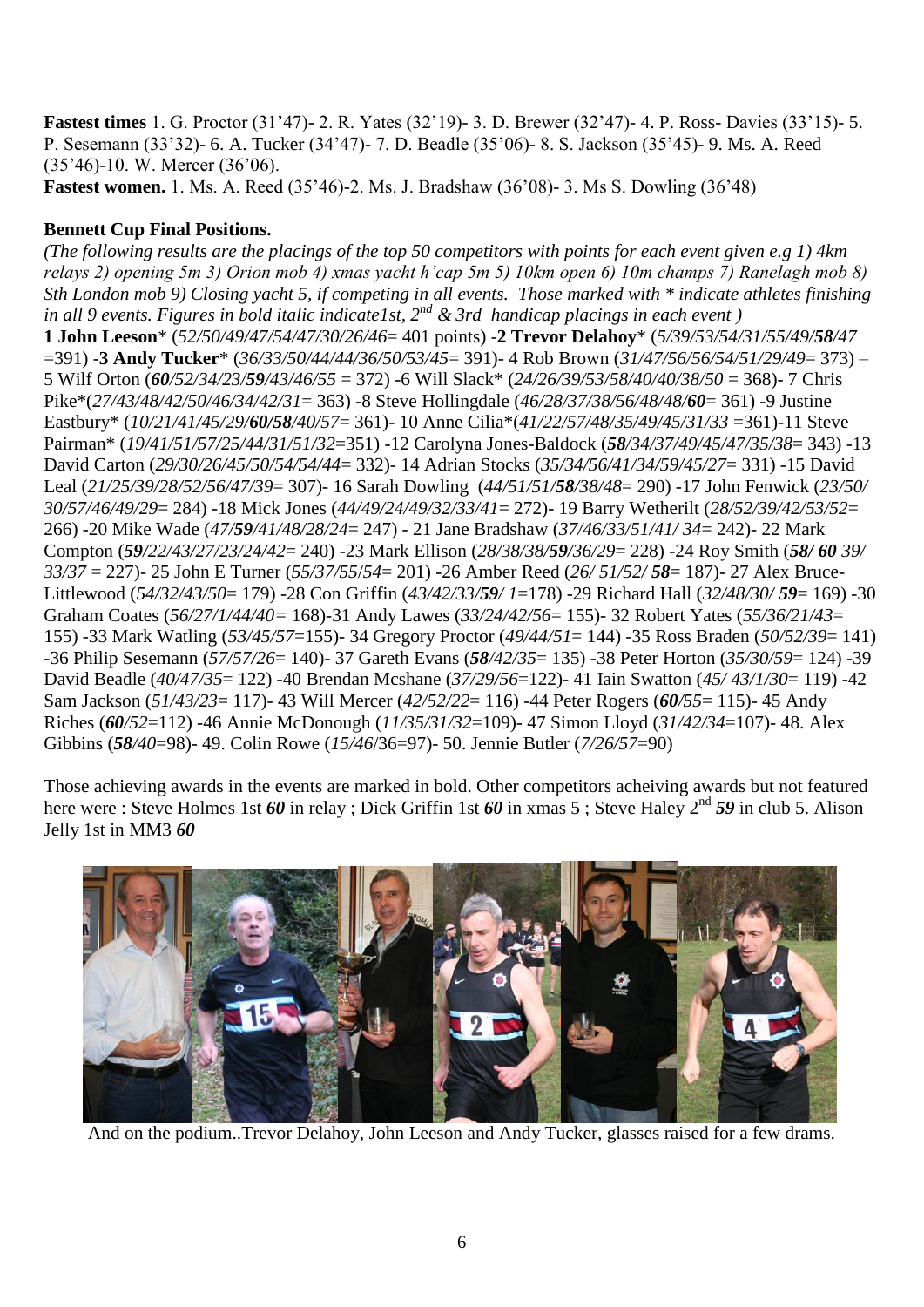# Track & Field

**February 27& 28th U20,U17 & U15 Indoor Champs, NIA Birmingham.**

U20 women Pvault 8= C. Moore (3.30m) ; Ljump 4. L. Ugen (5.94) U20 men Tjump K. Adedoyin (14.98m) ; shot 5. S. Efiannayi (12.48m) ; Ljump 3. J. Olasain (7.09m) U17 women 60m H (heats) 4. R. Jones 9.28)-SF R. Jones DNF ; 60m (heat 4) 4. G. Middleton (8.00)- (SF) 5. G. Middleton (8.02)

**February 27th & 28th. Aviva England Athletics U20,U17 & U15 Indoor Champs, NIA Birmingham.**

U17 women. 60m H (heat 1) 4. R. Jones (9.28)- (SF3) 8. R. Jones (DNF) ; 60m (heat 4) 3. G.Middleton (8.00)- (SF5) 5. G. Middleton (8.02) ; Pvault 10. A.Huggins (2.80m) ; Tjump 9. F. Read (10.20m) ; U20 women Pvault 8= C. Moore (3.30m) ; Ljump 4. L. Ugen (5.94) ; Shot 5. S. Efiannayi (12.48m) ; U20 men Tjump 2. K. Adedoyin (14.98m) ; Ljump 3. J. Olasan (7.09m)

**March 1-6th World Masters Indoor Champs, Kamloops, Canada** M50. 3000m. 1. W. Foster (9'23.28) ; 15000m 3. W. Foster (4'27.29) ; Tjump 7. C. Leon (10.62m) ; 60m prelims 14. C. Leon (8.31)-SF 13. C. Leon (8.19) ; 200m prelims. 17. E. Leon (27.16)- SF. C. Leon (27.24) ; 400m Prelims. 11. C.Leon (59.99) ; (C. Leon in relay team 4x200m on 4th leg)

**March 4th Inter-Universities Match, Birmingham.** Womens 60m (race A) 1. A. Godsell *Brunel Un.* (7.68) ; 200m (race B) 2. A. Godsell (24.84) ; Hjump 1. P. Hughes *Brunel Un.* (1.75m). Mens 60m 4. Jermaine Alexander *Birmingham Un*. (7.22)

**March 12th World Indoor Champs, Doha, Qata.** 3000m (heats). 8. S. Overall (8'08.02)

**March 13 & 14th. BUCS Indoor Athletics Champs, EIS Sheffield.** Mens 60m (heat 10) 4. J. Alexander *Birmingham Un.(*7.37) ; 200m (heat 4) 2. J. Alexander (23.30)- (SF5) 4. J. Alexander (23.38) ; 3000m (heat 3) ; 60m H (heat 3) 7. A. Al-Ameen *Middlesex Un.* DQ . Womens (heat 2) 1. A. Godsell *Brunel Un.* (7.7)- (SF3) 1. A. Godsell (7.67)- (F) 3. A. Godsell (7.60); 200m (heat 2) 1. A.Godsell (25.07)- (SF1) 1. A.Godsell (24.74)- (F) 1. A. Godsell (24.40) ; 60mH (heat 2) 1.S.Solomon *Middlesex Un.* (8.61)- (F) 2. S. Solomon (8.48) ; Hjump 1. P. Hughes *Brunel Un.* (1.77m)

**March 13. Belgian Masters Indoor Champs, Topsporthal, Ghent**. M55. 60m (heat 1) 1. T. Phillips GB (8.07) ; 200m (heat 1) 2. T. Phillips (26.04) ;4x200m T. Phillips ran 4th leg for GB team

**March 27/28th BMAF winter throws championships, Lee Valley** M55. Pvault 1. A.Williams *SCVAC* (3.50m); M70 Javelin 1. C.Brand (36.79m) ; M75 weight 3. G. Hickey (9.82m)

**April 4th Mansfield Open meeting**. Womens hammer 1. S. Hitchon (65.83m)

**April 5th Norman Fowler Memorial Open Meeting, Tonbridge.** 75m U11 mixed. (race 1) 2. Andi Desborough (12.42) ; 150m (race 11) 2. A. Lalemi-Jacobs *U17W* (19.37)- (race 14) 1. D. Asher-Smith *U15G* (18.86) ; 300m (race 4) 5. V. Munt *U17W* (44.53)- 6. J. Moore *U17W* (44.56) ; 600m (race 3) 2. S. Cavey *U20M* (1'31.95)- 2. C. Crouser *U20W* (1'45.01)- (race 4) 3. Holly Fletcher *U15G* (1'45.86)- 5. A. Reed *U17W* (1'47.23)- (race 5) 6. J. Jones *U17W* (1'45.13)- (race 6) 9. A. De matos *U20W* (1'48.21)- (race 7) 8. I. Frith (1'40.60)- (race8) 7. D. Ryan (1'29.41) ; 3000m 10. William Fuller *U15B* (10'57.23)- 12. Tom Desborough *U15B* (11'49.12) ; 80m Hurdles 2. R. Jones *U17W* (12.6) ; Ljump 7. J. Moore 4th *U17W* (4.39m) ; Hjump 11. Shannon Clarke *1st U15G* (1.40m)- 15. Sophie Jones *U13G* (1.15m) ; Tjump 7. H.Nouch *3rd SW* (10.17m) ; Pvault 1. M. Longhurst *U20M* (4.30m)- 9. A. Hardy *M50* (2.70m); Discus Female11. Brooke Hollett *3rd U13G* (16.04m)- Male 10. Dan Hollett *U15G* (27.58m) ; Hammer Male 1. A. Jordon *U20M* (64.18m) – 6. J. Haylock *U20M*(54.19m) ; Shot Female 13. Brooke Hollett *4th U13G* (6.71m)- Male 6. Dan Hollett *1st U15B* (11.96m). **April 10th Pepsi Invitational Eugene,Oregon,USA.** Mens 100m. (heat 1) 1.J.Alaka *Washington Un*.(10.32)- Final 2. J.Alaka (10.32)

**April 10th Malta International Meeting, Matthew Micallef St John, Marsa.** Men 100m 2. D. Bovell *County Kent* (10.97)- 3. E. Harrison *County Kent* (10.97)- 10. K. Daly (11.27)-12. A. Daly (11.42)- 15. E. Zorro (11.71) ; 200m 11. K.Daly (22.91)- 12. A. Lloyd (24.61)- 14. S. Lloyd (24.93) ; 110mH. 2. S. Lloyd (16.08) ; 400mH 1.E. Harrison (54.05) ;4x100m Relays 4.BBHAC (44.28){A. Lloyd- L.Wooldridge-K.Daly-A. Daly}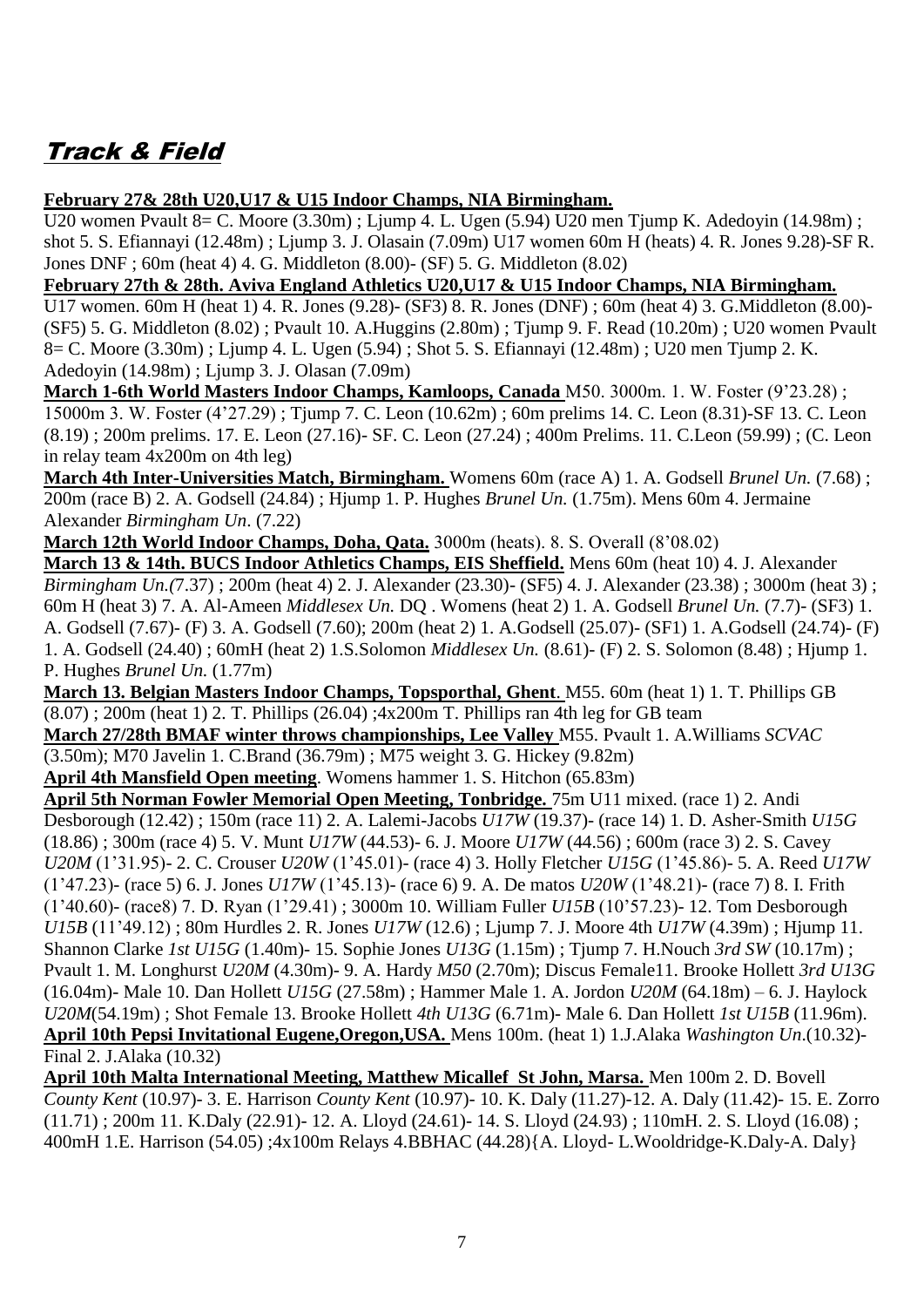Women 100m 2. S. Echel-Thompson *Southern Athletics UK* (12.48)- 3. F. Foster *Southern Athletics UK* (12.58) ; 200m 7. N. Nelson Robers (27.04)-10. S. Duffy Smart (28.17) ; 400m 3. F. Foster (57.86) ; 4x100m relays 4. BBHAC (57.59){S. Echell Thompson-2. N. Nelson Roberts-S. Duffy Smart-F. Foster}

**April 10th Kent Young Athletes League, Canterbury**.U13 Girls. 75m A 2. J.Ray (10.9)- B. 3. A. Andrews (12.5) ; 150m A. 2. J. Ray (21.4)- B. 3.A.Andrews (25.4) ; 600m A.2. N.Bridson-Hubbard (2'00.2)- B.1.E. Ibidunni (2'02.5) ; 1000m A. 2. C. Rhule (3'23.4)- B.2.S.Risky (3'50.1); 70m Hurdles A. 2. N.Bridson-Hubbard (15.2)- B. 1. S.Risky (15.6) ; Hjump 1. S.Jones (1.20m)-B. 2. S. Risky (1.05m) ; Ljump A.3.N. Bridon-Hubbard (3.23m) –B. 3. A. Dufass (3.16m) ; Shot A. 3. B. Hollette (6.84m)- B. 3. C. Rhule (4.32m) ; Discus A. 3. B. Hollette (13.30m) ; Jav. A. 4.C. Rhule (7.73m) ; 4x100m Relay 3rd (64.5){J. Ray, A. Duffass,C.Rhule, A. Andrews} U15 Girls. 100m A :1. D.Asher-Smith (12.6)- B2.V.Olatunji (13.8) ; 200m A. 1. D. Asher-Smith (25.2)- B. O. Ogbeta (28.0); 300m A.3.E.Waugh (47.9)-B. 3. S. Woolhouse (47.1); 800m A. 2. J. Galley (2'37.3)- B.2.A. Myers (2'48.9) ; 1500m A. 3. S. Leighton (5'39.2)- B.2. S.Woolhouse (6'14.4) ; 75m Hurdles A. 2. A. Hurlock (14.5)- B. 1. A. Bryan-Isaacs (14.6); 1200m Walk 4. A.Wheelwright (8'35.7)- B. 2. E. Waugh (8'50.3) ; Hjump 1.S. Clarke (1.48m)-B.1.A.Wheelwright (1.40m) ; Ljump A.1.S.Cordell (4.41m) –B. A.Bryan-Isaacs (4.31m) ; Shot A. 2. J.Falana (8.95m)- B. 1. E.Lawrence (8.76m) ; Discus A. 2. E. Lawrence (22.62m) ; Jav. A. 3.A. Hurlock (9.62m)-B.1.E.Lawrence (19.58m) ; 4x100m Relay 1st (54.5){V.Olatunji,O.Ogbeth,D. Asher-Smith,A. Hurlock} *BBHAC Girls finished 1st with 363 points*  U/13 boys 80m A.1. J.Dalson (10.4)-B.1. J.Eversley (11.9); 200m A.1.J.Dalson (28.0) –B.1.J. Eversley (31.3); 800m A. 4.D.Eversley (2'51.6);1500m A.4.M. Bargeran (6'12.6); Ljump A.2.D.Eversley (3.81m)- B.1.J.Eversley (3.64m); Shot A. 3. M.Bargeran (4.94m); 4x100m Relay 1st place {J.Dalson,J.Eversley, D. Eversley, M.Bargeran(60.4)}U15 Boys 200mA.5.J.Pairman(29.8) ; 1500m A.3.W.Fuller (5'10.8); 3000m A.3.J.Selway (12'12.9) ;80m Hurdles A. 4.T. Desborough (19.4) ; Hjump A.5.J.Pairman (1.35m) ;LjumpA. 4. J. Pairman (4.04m)- B. 2. J.Selway (3.56) ;Shot A.1.D.Hollett (11.83m)- B.4. J.Selway (4.38m ; Shot A.1. D.Hollett (11.83m); Discus A.1.D.Hollett (29.70m) *BBHAC Boys 5th/162 points*

**April 11th Hercules Wimbledon Young Athletes Meeting, Crystal Palace** U17 Women 100m 2. R. Dickens (12.39)- 200m (race 1) 1. R. Dickens (25.14)- (race 2) 2. V. Munt (27.66)- 3. J. Moore (27.93) ; 800m (race 1) 3. H. Fletcher (2'29.47) ;1500m 3. A. Reed (5 '10.59) ; Ljump 2. J. Moore (4.53m) ; Shot 4. E. Duffy-Penny (8.23m) ; Discus 2. E. Duffy-Penny (28.61). U13 Girls 100m 1. M. Bruney (13.17) ;200m (race 1) 1. M. Bruney (26.81) (meeting record) 800m (race 2) 1. I. Vowles (2'51.8) ; Ljump 1. M. Bruney 4.44m) U17men 100m(race 2) 2. R. Fakoya (11.67)- (race 4) 1. J.Pettet (11.36) ;200m (race1) 3. J.Pettet (22.60)-(race 2) 4. R. Fakoya (11.67)

**April 16th Mt Sac Relays, Hilmer Lodge Stadium, Walnut California.** 5000m.33.M.Skinner *GB* (14'04.47) **April 17th. Bryon Clay International Meeting, Azusa, California.** Team England Men 200m 1.T.Gilling (21.79) ; women 100mH 4. S. Solomon (14.54) ; 200m 8. A. Shand-Whittingham (25.35)

### **April 17th Sward & Kinniard Trophy, Kingsmeadow, Kingston.**

Kinniard. 100m A. D. Bovell (11.14)- B. D. Haque (11.04) ; 200m 1. D. Haque (21.58)- B. E. Harrison (22.44) ; NS1 3. B. Barikor (22.33) : 400m B. 2. A.Wilson (49.37)- 800m. A. 6. R. Holt m35 (56.00)- B. 2. A. Bruce-Littlewood (1:56'35) ; 800m 4. D. Ryan (2'03.05)-B. 2. D. McKinlay (1'58.81);1500m 2. J. Darling (4'18.13)- 4. I. Frith (4'22.63) ; 3000m 2. A. Bruce-Littlewood (8'50.95)- 8. A. Gibbins (9'27.60) ; 110mH 2. T. Sodeyi (15.44) ; 400mH 1. Harrison (53.81)- 2. B. Barikor (57.08) ; 4x100m relays 2. BBHAC (42.76) ; 4x400m 1. BBHAC (3'26.74) *(BBHAC won the Kinniard Trophy with 214 points)* Sward. Pvault A. 3. N. Moore (3.90m) ; Pvault B. 3. A. Hardy m50 (2.80m) ; Ljump A. 1. J. Olusan (7.12m) ;

Shot A. 3. C. Baker (11.94m) ; Discus 3. C. Baker (36.76m) ; Hammer A 2. R. Al-Ameen (48.00m) ;. Javelin A. 2. C. Baker (49.95)- B. M. Van den Dobblestein (48.77m). *BBHAC 4th with 98 points*

**April 17th Sacramento State Mondo International.** 200m 1. J. Alaka *Washington* (20.94)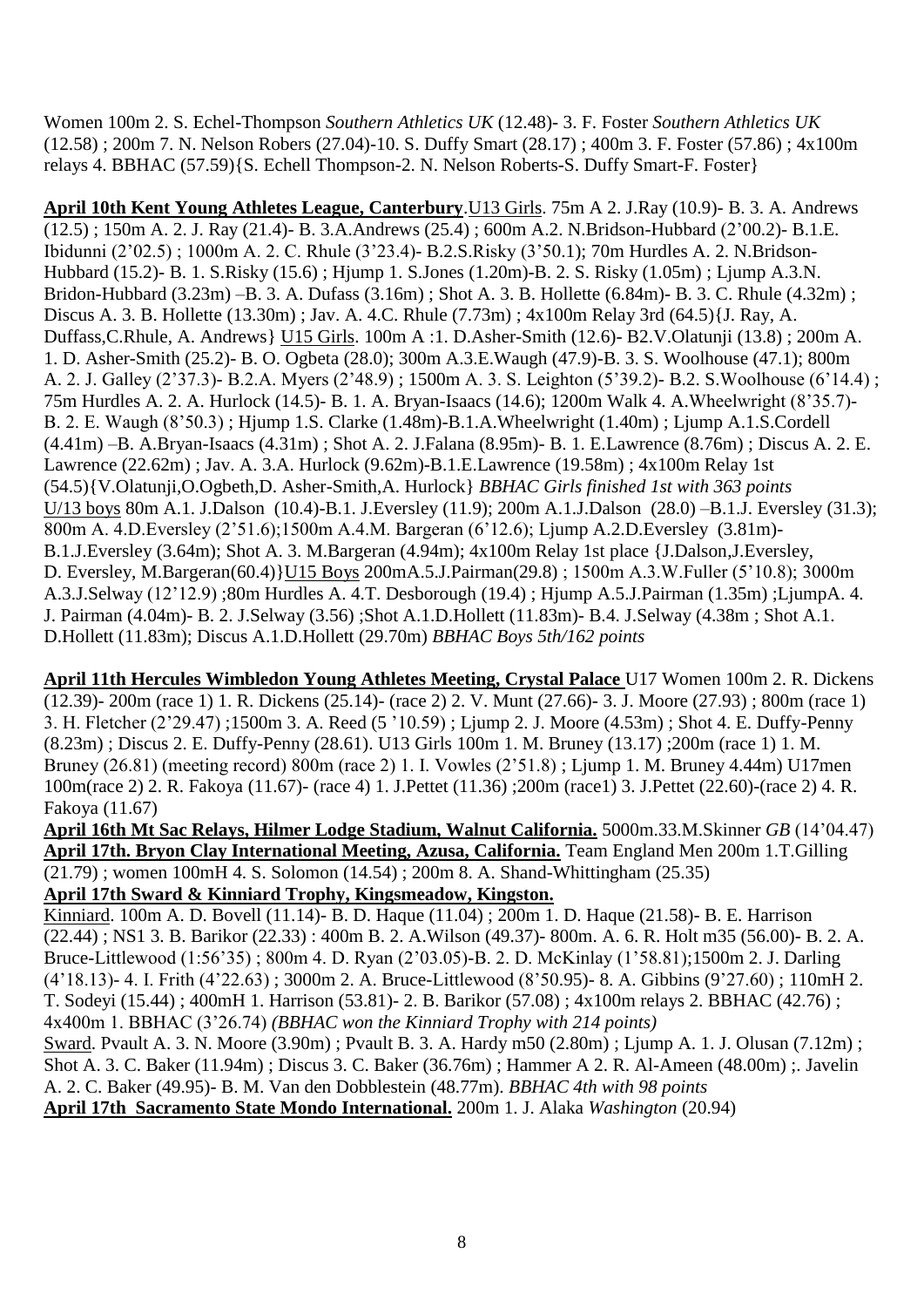## **April 19th Alpha & Beta Trophy meeting. Lee Vally Athletics Centre, Picketts Lock**

**Alpha. Senior Women**. *A string* 100m. 6. C. Colegate (13.53); 200m 6. C. Colgate (27.90); 400m hurdles 1. K. Murray (1'04.62) **U15 girls**. *A string* 800m 3. H. Fletcher (2'267.89) ; 1500m. 4. L. Sidey (5'25.97) ; LJ. 7.H. Fletcher (3.78m) ; *B string*. LJ 7. W.Sidney (2.91m)

#### **April 19th National Junior Athletic League (Match 1), Copthall**

Men. 100m A string 1st A. Campbell (11.32) – B string 2nd J. Olasah (11.13) ; 200m A.5th K. Daly (22.81)- B.J. Pettit ( 22.88) ; 400m A.1st S. Putnam (48.35)- B. 2nd S. Corbin (50.28) ; 800m A. 5th S. Cavey  $(2'06.14)$ - B.4th O. Taylor  $(2'03.73)$ ; 1500m A.2<sup>nd</sup> P. Sesemann (4'05.67)- B.5th R. Yates (4'26.82); 2000m s/c A.7th S. Jackson (7'27.19) ; 400mH A. 2nd B Parkin (57.40)- B.1st B. Hopkins (57.34) ; 4 x 100m 4th place (D. Putnam, A. Jolaoso, A. Campbell, K.Daly) (43.91) ; 4 x 400m 5th place {(H. Smith, J. Oyedele, B Parkin, S. Sultan) (3'35.81)}; Discus A. 6th S. Brown (31.51m) ; Shot A. 5th E. Zorro (10.85m)- B. 3rd M. Longhurst (9.58m) ; Hammer A. 3rd J.Haylock (55.29)- B. S.Brown (20.14m) ; Javelin A. 6th S Brown (42.88m)- B. 4th J. Pettet (36.06m) ; LJump A.1st J. Olasah (6.89m)- B. 3rd M.Longhurst (5.87m); HJump A.6th M Longhurst (1.65m)- B.5th B. Parkin (1.65m) ; TJump A. 6th T Jenkins (12.41m)- B. 5th J. Allen (10.47m); PVault A.3rd S Brown (4.10m)- B.1st M.Longhurst (4.10m). Women 100m A 2. L Ugen (11.97) - B 4 G. Middleton (13.05); 200m A 1.R.Dickens (25.32) B 4.G.Bitulu (26.64); 400m A 1 K. Galley (58.66) - B 3. G. Bitulu (64.84); 800m A.3 H.Edwards (2'15.18)- B 2. A. De Matos (2'24.0); 1500m A 5. D. Critchley (5'00.69)- B. 3. J. Jones (5'14.08); 3000m A .7. A. Mitchell (11'33.34) - B.2. A. Reed (11'39.61); 100mH A 4. N. Nelson-Roberts (16.29)- B 5. C. Crouser (19.69); 400mH A. 1 K. Crosby (1.01.65)- B.2. C. Crouser (1'08.36); 1500m S/c A 2 R. Smith (5'57.93)- B.1 M.Kane (6'14.91); Discus A. 1. S. Milner (39.53m)-B.1. E. Duffy-Penny (29.40); Hammer A. 6. S. Milner (26.86m)- B. 4. G. Cousins (25.63); HJump A. 5. C.Lyston U17 (1.55m)- B.5 G. Shepppard (1.45m); Javelin A.7. E. Penny-Duffy *U17* (23.11m)- B. 5. S. Milner (21.03m); LJump A 1 L.Ugen (5.80m) –B.1. S. Abrams (5.37m); Pole Vault A 1 C. Moore (3.20m)-B. 1 A. Huggins (2.75m); Shot A 2. S. Milner (11.23m) - B.4. G. Cousins (8.50m); TJump A 1. S. Abrams (11.93m) –B. 1 L. Stevens (10.20m); 4x100m Relay 1<sup>st</sup> place B&B ( G. Middleton, A. Lalemi-Jacobs, R. Dickens, G. Shepard) (49.38); 4x400m Relay 1st place B&B (K. Galley, A. De Matos, H. Edwards, K.Cosby (3'58.59))

#### **April 23rd. Brutus Hamilton International, University of California.**100m.(invitational) 2. J. Alaka (10.41) **April 24th Southern Women's League, Portsmouth.**

A string. 100m 1. G. Middleton (13.0) ; 200m 2. G. Middleton ((27.4) ; 400m 4. R. Robinson (1'05.8) ; 1500m 2. S. Henry (4'58.2) ;100mH 4.C.Crouser (19.7); 400mH 2.C.Crouser (1'08.9); Hjump 2.R.Robinson (1.25m) ; Ljump 4. R.Robinson (4.04m) ; Tjump 3.G.Middleton (9.08m) ; Shot 3. S.Milner (9.72m ; Discus 1. S. Milner (39.35m) ; Hammer 4. C. Wickham (28.03) ; Javelin 4. E. Duzzy-Penny (23.65m) ; 4x100m 3rd place (52.3) {G. Middleton, C.Colegate, C.Crouser, H.Godsell} ; 4x400m 4th place (4'34.4) {R. Robinson, S. Milner, C. Crouser, H.Godsell}. B string. 100m 3.C.Colegate (13.6); 200m 1.G.Middleton (27.4);1500m 2.R.Smith (5'24.1);100mH 2.R.Smith (21.1); 400mH 2. S. Henry (1'15.7); Hjump 2. R. Robinson (1.25m) ; Ljump 3. E. Duzzy-Penny (3.70m) ; Tjump 4. C. Colegate (8.58m) ; Shot 2.C.Wickham (8.81m); Discus 1.E. Duzzy-Penny (29.92m) ; Hammer 3. S. Milner (26.95m) ; Javelin 3. C.Wickham (21.63).

**April 24th London Inter Club Challenge, Copthall.** Men Tjump 3. J. Ilori (14.27m). Women Ljump 1. L. Ugen (6.03m); 100m 2. L. Ugen (12.23) ; 200m 5. M. Bruney (25.69)

## Multi-disciplinary

**March 6th Spring Ballbust Duathlon, Box Hill** (8 mile run / 24 mile bike / 8 mile run)

1.Andrew Mercer (2:47'40)- 6. Nick Kinsey (2:58'16)(1st V50) (48'45/1 :14'53 / 51'53)- 121. Jim Phelan (3 :46'02) (1st V60) (1 :04'08 /1 :33'51 / 1 :03'01)